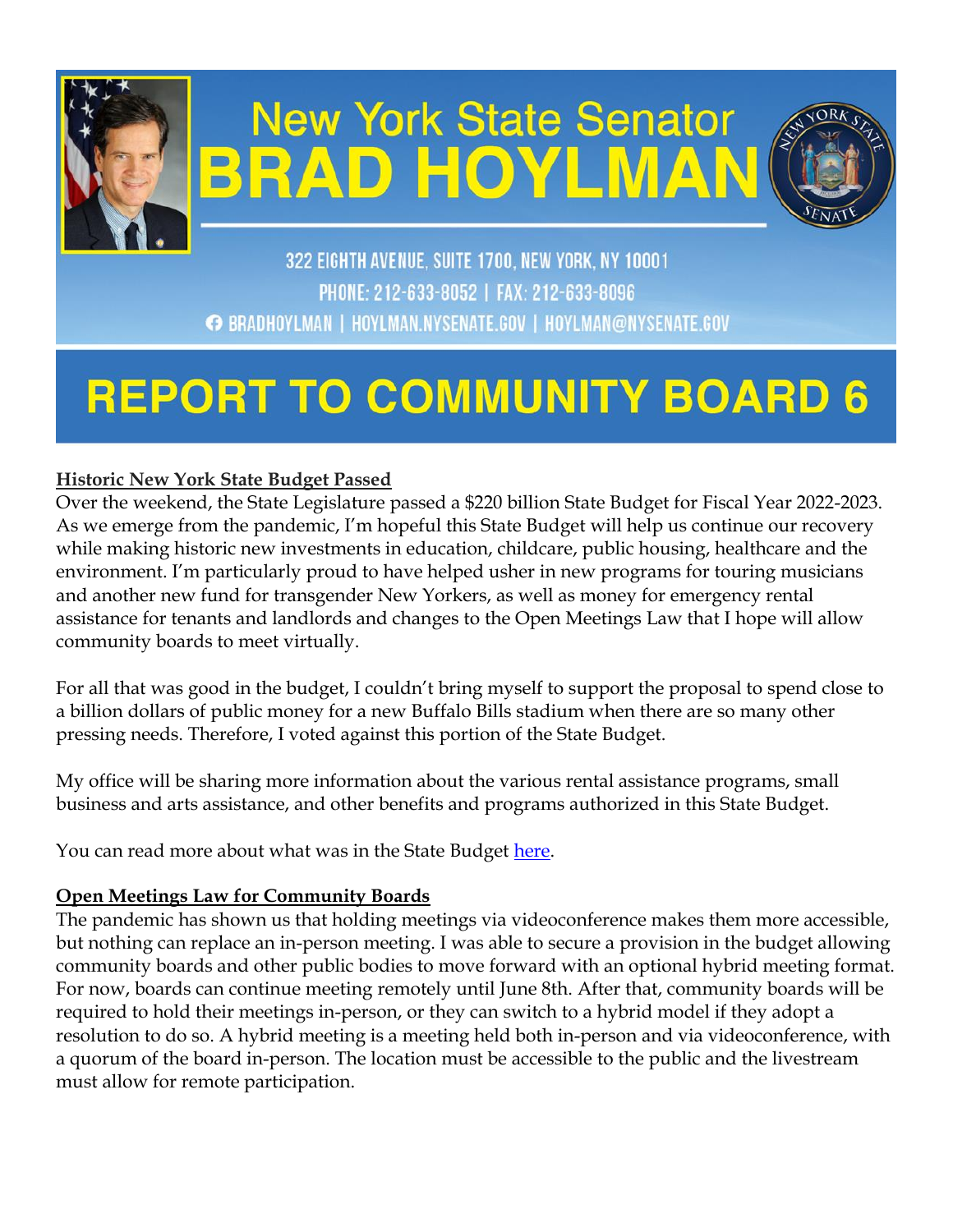

## **Walkthrough of West 28th Street Substation**

I attended a walk-through with MTA officials of the proposed West 28th Street substation to support the A, C, E lines with representatives from Penn South, Community Board 4 and elected official representatives on West 28th Street, just west of 8th Avenue. According to the MTA, this location has been chosen because it has sufficient street width and will experience the least subsurface utility issues. The duration of the project is 24 months of construction at street level. A contractor will be awarded for the contract by the end of this summer with street-level completion projected by the end of 2024. I plan on working closely with the community board and Penn South residents to address concerns about noise, pest control, appropriate agency communication, trees, and pedestrian and traffic needs. If you have concerns or

questions, please contact me at 212-633-8052 or [hoylman@nysenate.gov.](mailto:hoylman@nysenate.gov)

#### **In the News**

On March 28, the *New York Times* published [an opinion piece by editorial board member Mara Gay](http://email.sts.nysenate.gov/ls/click?upn=-2FUeB4rNcocRHNJExEbkIntS8OOJ7YXJAndBHiH7WTHldPpMMYt73F1R07fb7S6qhXH4u7NmlDieOUddS1lrkwtojwNhldaCB59GjbNN3ioSTaPXawviggbiWMRLLRMuLON28pSqFPygexvdE2rTKoA-3D-3D2gGO_Do4ubKWkamT4QWsbYAPv-2B6XmueuoegrufPJgcjha1K-2B4-2BRd9bCS22pJWGKPvsBMIUnLQ1o-2FUo-2Fy45wpmrfQGwzjDLjYpxMj4nq62-2FDD54D-2BaN4xZfQP6JSpDPSxLaaSVbuREMG7Jl8LpCvWTQTf3hmJOeJarVikws94NeojmhTf5ENlaL3BWfNUJoC42WbZCjOVbYbc1Nl7s7AzOlPh1WtodgO0G5qyhmVKEA-2BPv4EX1noMHawIn-2F7xV7oT3LFrjx6wrzulzYrvMer-2FgBzMvtArvoNmbwqc2evKS9kNSwZ-2BqJENtEEZn5NVfUlsTazWWKoqjx2678-2B80mKiKY5Ng-2FmbxEyUJq-2BsECoSMJJeb6NIHNHrRbimKUyDHhwtmz2jfP9TkidxDUHkyJ7PnVAEu8PJfM4Utr7-2FOrZ-2BRa9gftKaEl9CfTK8cWP-2FAfibgNF6OgM-2BO0s0QilHIaBK1NmgiajTNFKc6nLIIEdHPW6zhe-2FvUS-2FQ-2F-2BTmN4pDdC8gRHlX0) about the housing crisis facing our city in which she discussed my legislation to prohibit exclusionary zoning measures in cities and villages statewide [\(S.7574\)](http://email.sts.nysenate.gov/ls/click?upn=-2FUeB4rNcocRHNJExEbkInvOb6oWSUvRuIupYcYEYfVqnPJ-2F4H4UJOXF5TKOSzNccaZAsb4b08Ymc2Co-2BuN99fg-3D-3DEOkn_Do4ubKWkamT4QWsbYAPv-2B6XmueuoegrufPJgcjha1K-2B4-2BRd9bCS22pJWGKPvsBMIUnLQ1o-2FUo-2Fy45wpmrfQGwzjDLjYpxMj4nq62-2FDD54D-2BaN4xZfQP6JSpDPSxLaaSVbuREMG7Jl8LpCvWTQTf3hmJOeJarVikws94NeojmhTf5ENlaL3BWfNUJoC42WbZCjOVbYbc1Nl7s7AzOlPh1WtodgO0G5qyhmVKEA-2BPv4EX1noMHawIn-2F7xV7oT3LFrjx6wrzulzYrvMer-2FgBzMvtArvoNmbwqc2evKS9kNSwZ8huwuZq6T8IG-2BnGOrvksip3wO9myAeW9gQisHZya1bj0-2BK0MYiGXtsEU5-2BzSupgNTHqm-2FaZ80E0QsRMwZYPV5nqY83LO4NnaMAxsj2-2BfPQx29yTWFhxCsM4q2ikNwmoJBxQfsn-2BBQV-2FcBo1JheX19UYA6uFI0PM-2BLNBbd5aKDmZ9R-2F4IMLhtyd1pMb0xOb1Rs0TFKNXTWE-2Fn1r2jM1ERpP). The *Times* also published [a guest essay by](http://email.sts.nysenate.gov/ls/click?upn=-2FUeB4rNcocRHNJExEbkIntS8OOJ7YXJAndBHiH7WTHmrRsKcIP1QJm5z9LEXSZA0AHhETgJBEpPjqvYYP8kwHs18fghUm9OD-2Fqn5HHSG8rC5adG3eQQCt8-2FTQrGpDobkA5GS_Do4ubKWkamT4QWsbYAPv-2B6XmueuoegrufPJgcjha1K-2B4-2BRd9bCS22pJWGKPvsBMIUnLQ1o-2FUo-2Fy45wpmrfQGwzjDLjYpxMj4nq62-2FDD54D-2BaN4xZfQP6JSpDPSxLaaSVbuREMG7Jl8LpCvWTQTf3hmJOeJarVikws94NeojmhTf5ENlaL3BWfNUJoC42WbZCjOVbYbc1Nl7s7AzOlPh1WtodgO0G5qyhmVKEA-2BPv4EX1noMHawIn-2F7xV7oT3LFrjx6wrzulzYrvMer-2FgBzMvtArvoNmbwqc2evKS9kNSwZ-2FK9ntpFadPu5QjXg4045h2UJtqomlMiJWrKCi6KQDIcB4VnA91OsIVH0zWKecwoR5F-2FgTz5fykH-2B2HFy-2Ber8-2F98uFHMNHyfFCnEpnZOBQaIzhayaWVaRrXodH7Rlh15lIKr1tScI2ISj-2BnAv99AjFTq9MYPAQ7Ojn63nMcenw7hhAO6-2FHmfIVR5wsVge7hfscO5Ltc5mKX-2BOd9d-2BW7wrjw)  [Jaeah Lee](http://email.sts.nysenate.gov/ls/click?upn=-2FUeB4rNcocRHNJExEbkIntS8OOJ7YXJAndBHiH7WTHmrRsKcIP1QJm5z9LEXSZA0AHhETgJBEpPjqvYYP8kwHs18fghUm9OD-2Fqn5HHSG8rC5adG3eQQCt8-2FTQrGpDobkA5GS_Do4ubKWkamT4QWsbYAPv-2B6XmueuoegrufPJgcjha1K-2B4-2BRd9bCS22pJWGKPvsBMIUnLQ1o-2FUo-2Fy45wpmrfQGwzjDLjYpxMj4nq62-2FDD54D-2BaN4xZfQP6JSpDPSxLaaSVbuREMG7Jl8LpCvWTQTf3hmJOeJarVikws94NeojmhTf5ENlaL3BWfNUJoC42WbZCjOVbYbc1Nl7s7AzOlPh1WtodgO0G5qyhmVKEA-2BPv4EX1noMHawIn-2F7xV7oT3LFrjx6wrzulzYrvMer-2FgBzMvtArvoNmbwqc2evKS9kNSwZ-2FK9ntpFadPu5QjXg4045h2UJtqomlMiJWrKCi6KQDIcB4VnA91OsIVH0zWKecwoR5F-2FgTz5fykH-2B2HFy-2Ber8-2F98uFHMNHyfFCnEpnZOBQaIzhayaWVaRrXodH7Rlh15lIKr1tScI2ISj-2BnAv99AjFTq9MYPAQ7Ojn63nMcenw7hhAO6-2FHmfIVR5wsVge7hfscO5Ltc5mKX-2BOd9d-2BW7wrjw) about the unfair use of rap lyrics in criminal trials citing my legislation with Senator Bailey to prohibit the practice without clear and convincing proof of a literal, factual nexus to the alleged crime as the first legislation in the nation to address the issue [\(S.7527\)](http://email.sts.nysenate.gov/ls/click?upn=-2FUeB4rNcocRHNJExEbkInvOb6oWSUvRuIupYcYEYfVqnPJ-2F4H4UJOXF5TKOSzNccXRpNYt-2BL3TL-2BgUo042ydtw-3D-3D-B5C_Do4ubKWkamT4QWsbYAPv-2B6XmueuoegrufPJgcjha1K-2B4-2BRd9bCS22pJWGKPvsBMIUnLQ1o-2FUo-2Fy45wpmrfQGwzjDLjYpxMj4nq62-2FDD54D-2BaN4xZfQP6JSpDPSxLaaSVbuREMG7Jl8LpCvWTQTf3hmJOeJarVikws94NeojmhTf5ENlaL3BWfNUJoC42WbZCjOVbYbc1Nl7s7AzOlPh1WtodgO0G5qyhmVKEA-2BPv4EX1noMHawIn-2F7xV7oT3LFrjx6wrzulzYrvMer-2FgBzMvtArvoNmbwqc2evKS9kNSwZ-2FcRYxq3YktEqg73o-2FheTCVbjDHex0hzWXSD9KJa3PVDvtCwXghTXqrGoz6Y48sQzLg9sDUIzQxR4NxGn8itCvsDOVKpeAqSHqkrBKvWtb4N9qfL5nYNIkKH3e7Ee8BXihQGFs-2BDsxEtOATQy8P8U6aTNITHCTaNeot-2FEyI2ahC4B9-2BucXGYFGdyHVcswezErF68RRkDbH93jBDsmJmQpl4).

## **The Fashion Workers Act**

Fashion is one of New York's most important industries: it accounts for 5.5% of the workforce, \$11 billion in wages, and nearly \$2 billion in tax revenue each year. And the cultural impact may even be greater than the financial impact. New York City is the best dressed place in the country. It's part of what makes our city special. Yet the models and creative professionals often have the least leverage and power, which puts them at risk of abuse and exploitation. That's just plain wrong. That's why I introduced the



Fashion Workers Act [\(S.8638](http://email.sts.nysenate.gov/ls/click?upn=-2FUeB4rNcocRHNJExEbkInvOb6oWSUvRuIupYcYEYfVqnPJ-2F4H4UJOXF5TKOSzNcc-2F6wtydlnaM-2Bz8oFyaTXaiw-3D-3DquUs_Do4ubKWkamT4QWsbYAPv-2B6XmueuoegrufPJgcjha1K-2B4-2BRd9bCS22pJWGKPvsBMIUnLQ1o-2FUo-2Fy45wpmrfQGwzjDLjYpxMj4nq62-2FDD54D-2BaN4xZfQP6JSpDPSxLaaSVbuREMG7Jl8LpCvWTQTf3hgghWU-2F70SFol8OHhYfGI73HR9jz0l0PmqGW16R6vyWz8RfkzInSsNtkXMJsrg99TL5MkI4ahu4T5uyIx-2BNduhk5lZBtqQYcqAwIQQdfWfvO5Jq6SwMjqZPjgMvQUMgyuIVOINcaGc-2BNZji-2FekUbgRdXX-2BLlEvKudKOX3-2BcWDw8pCcGjWct2Vbm6ftjHow2HpJ2z2uffntkySnhXyoykR6noLx54ceLLdz93ajtWRC-2BOvsL8-2BzDoVbJmG8kOpGcJiMGCPHJZLoO65k9TZ8xw5JrCbs9n5AL-2FID6uHp9P1b6ctpZys9hn9R11gYsT6ucx8cnlbH9n3Nj6zbcqp5j4hP8RCY6BI-2FlPd-2BYTRV-2FbUzxM)) with Assembly Member Reyes to finally ensure that fashion's modeling and creative workforce has as much labor support as any other worker and to close the legal loophole by which management companies in the fashion industry escape accountability.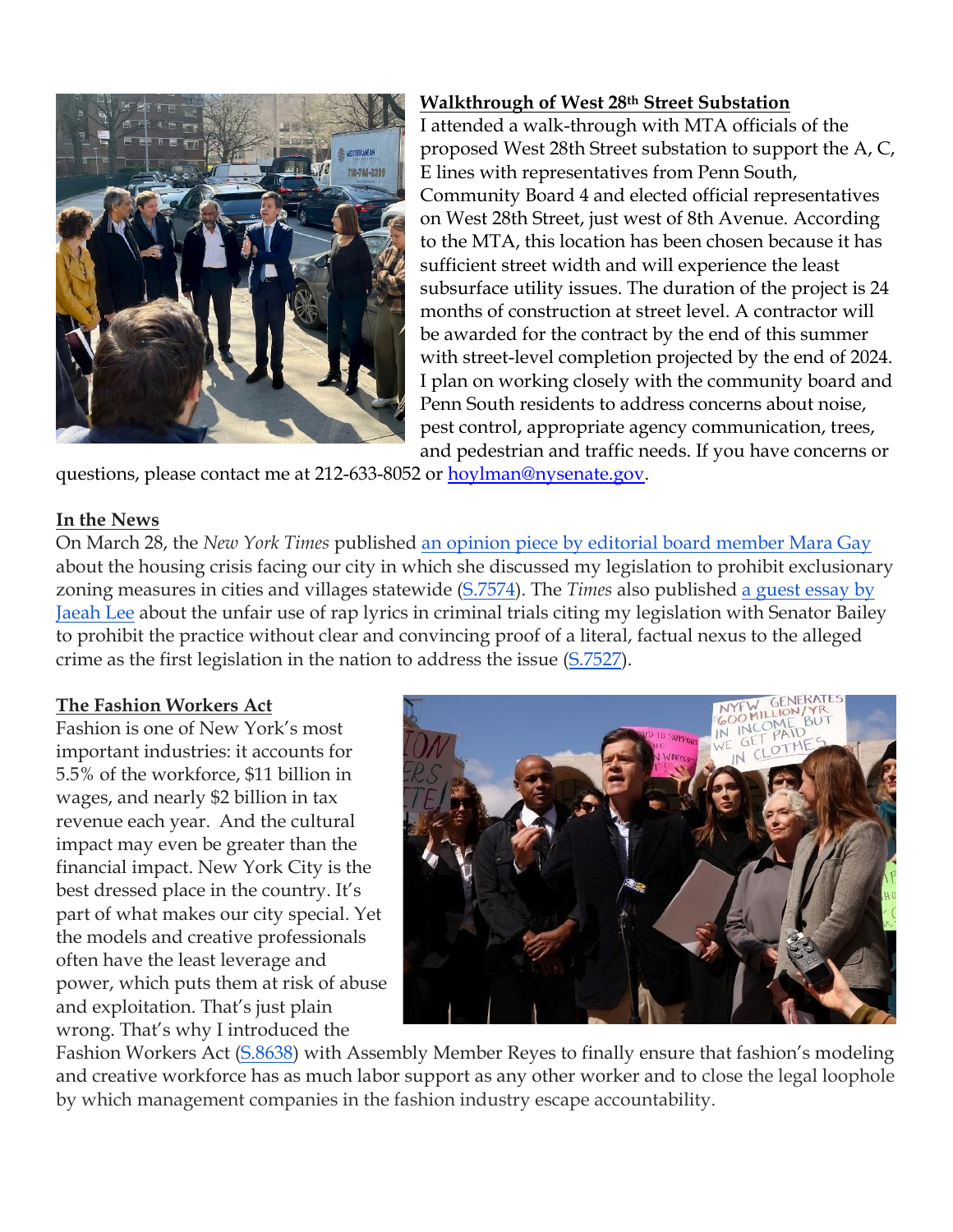## **Legislative Update**

On April 5, the Senate passed my bill, [S6172A](https://www.nysenate.gov/legislation/bills/2021/S6172) which would create strong and clear laws against tampering, disabling, removing or interfering with emission control devices and emission tampering devices on vehicles. Emission control devices installed by manufacturers of diesel-powered heavy duty vehicles are essential to limiting the emission of air pollutants from such vehicles, protecting the public health from the adverse health effects of those pollutants, and maintaining the state's ability to meet the greenhouse gas reduction targets set forth in the Climate Change and Community Leadership Act.

Here are some additional legislative updates from Albany:

- My new bill, [S.8422,](https://www.nysenate.gov/legislation/bills/2021/s8422) directs New York State to apply for a Medicaid waiver so the State can reimburse stays in large residential mental health institutions. New York has a severe shortage of in-patient mental health care options, especially for those suffering from serious mental illness, and the lack of Medicaid reimbursement for large institutions fails to provide an incentive for the provision of these services. Read more about my effort [here.](https://www.thecity.nyc/2022/3/10/22972011/medicaid-psychiatric-hospitals-new-york)
- A recent investigation [revealed](https://www.nytimes.com/2022/02/15/us/san-francisco-police-rape-kit-dna.html) it is common practice in California for police to use a victim's DNA collected in a "rape kit" as DNA evidence to identify them as a suspect in unrelated crimes. In response, I introduced legislation [S.8408](https://www.nysenate.gov/legislation/bills/2021/S8408) to ensure that is practice is not allowed in New York State and to confirm to survivors that we have their backs. This practice treats victims as criminals in cases completely unrelated to their sexual assault. When someone elects to have a sexual offense evidence kit exam, they are consenting to the use of their DNA for a very narrow focus: to hold the perpetrator of their assault accountable. Any other use is a violation of the survivor's privacy.
- I recently introduced  $S.8423$  to ensure that anti-retroviral medications are readily available to patients and not subject to procedural delays so that patients can start an HIV treatment regimen as soon as they are diagnosed or exposed to possible infection.
- I introduced  $\underline{S.8424}$  to reform New York's overly complex court system. Court reform is a oncein-a-generation opportunity to fix our labyrinthine state courts and make our judicial system fairer, especially for low-income litigants. I look forward to working with the Chief Judge and my legislative colleagues on a consolidation proposal that reflects these goals, while diversifying the bench and respecting our unionized workforce.

## **Penn Station Redevelopment Letter**

In early March, I sent a letter with Senator Krueger and many of my senate colleagues to Empire State Development (ESD) to halt the Penn Station Redevelopment plan until explanations are provided to the public about the cost, design, scope, bond liabilities and other currently unknown aspects of the project. We also called on ESD to hold off from voting on the plan until the New York City Independent Budget Office releases its independent financial analysis of the project. You can view ESD's response to the letter [here.](https://drive.google.com/file/d/1DQRZDNoYj0_erpeNaJESKTnEIw-2UWJH/view?usp=sharing)

## **Rally for Increased Funding for Mental Health Staffing in School Districts**

The pandemic has brought about a state of emergency on our student's mental health. Between March and October of 2020, mental health emergency visits increased 24 percent for kids ages 5-11, 31 percent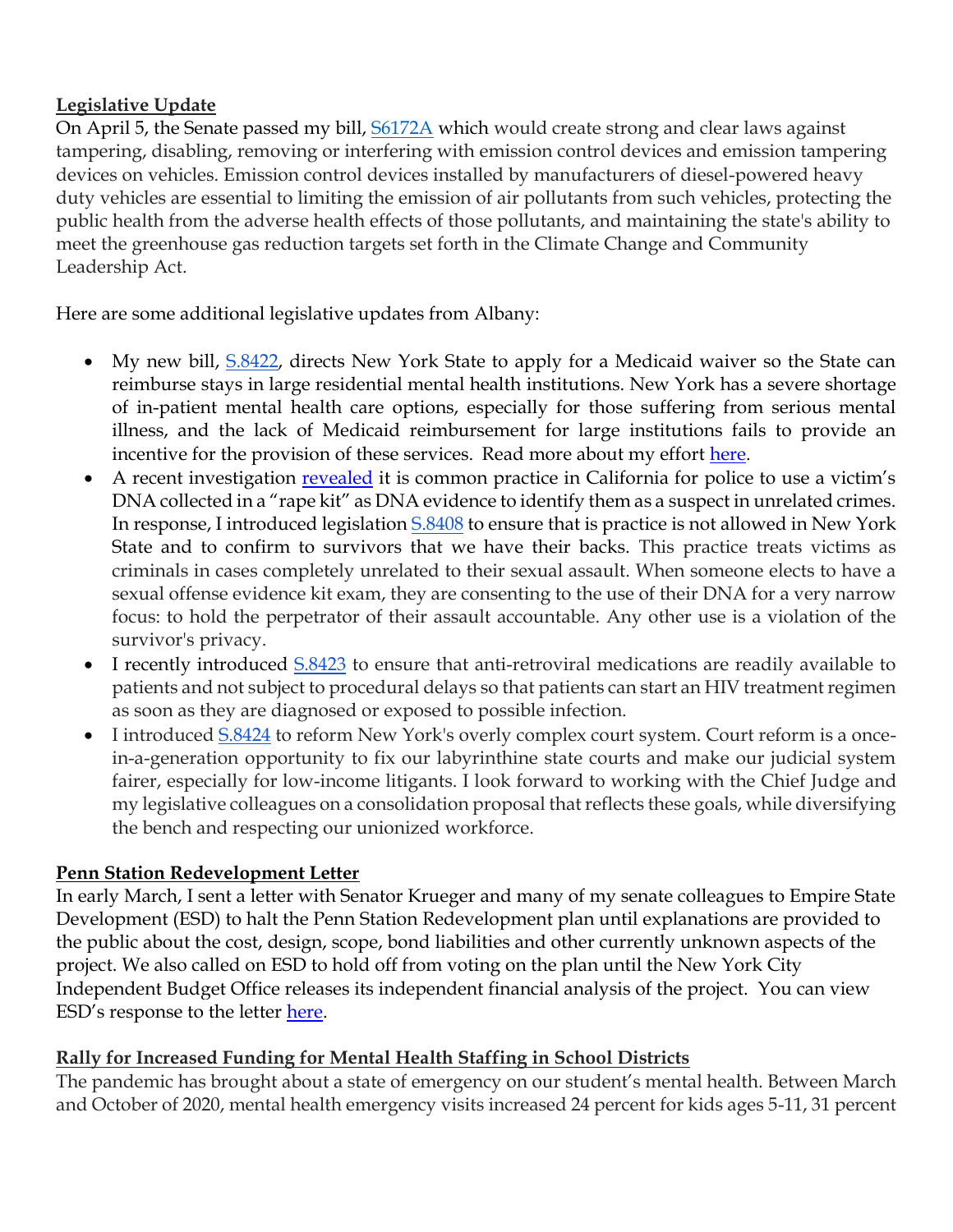for kids ages 12-17, and in early 2021, there was a 50 percent increase in emergency visits for suicide among teen girls. This wasn't just a blip in time. The trauma of the last two years is still deeply engrained in our kids, and we must give them the mental health support they deserve. I was proud to fight alongside my colleagues Senator Jackson and Assembly Member González-Rojas to increase funding for mental health staffing in school districts.



## **Supporting Community Gardens**

On April 1st , I joined Senator Chuck Schumer and Councilmember Carlina Rivera in the East Village to celebrate the inclusion of funds for water management in community gardens in the Bipartisan Infrastructure Law. We toured La Plaza Cultural Armando Perez community garden where we experienced a beautiful oasis of greenery in our city. This important funding will benefit 260 community gardens under the jurisdiction of the NYC Parks Department.

## **NEW: Second Booster Doses for Eligible New Yorkers**

The following New Yorkers are now eligible for a second COVID-19 vaccine booster of an mRNA (Pfizer-BioNTech or Moderna) vaccine:

- Adults ages 50 years and older may choose to receive a second booster dose of an mRNA vaccine (Pfizer-BioNTech or Moderna) at least four months after their first booster dose.
- New Yorkers ages 18-49 years who received the Janssen/Johnson & Johnson COVID-19 vaccine as both their primary series dose and initial booster dose may receive a second booster dose of an mRNA vaccine at least 4 months after their first booster dose.
- New Yorkers ages 12 and older who are moderately or severely immunocompromised may choose to receive a second booster dose of an mRNA COVID-19 vaccine (Pfizer-BioNTech or Moderna) at least four months after their first booster dose.

## **Tax Resources**

As many of you know, 2022 Tax Season is upon us. Here are some resources:

- **IT-201G Resident Income Tax Return Form.** Is your 2021 income \$73,000 or less? If so, you can prepare and file your federal and state returns for free using the New York State Department of Taxation and Finance website, [here.](https://www.tax.ny.gov/pit/ads/efile_addit201.htm) While you can e-file online for free, if you need help receiving a physical form, please call my office at 212-633-8052 or by email at [hoylman@nysenate.gov.](mailto:hoylman@nysenate.gov)
- **NYC Office of Consumer and Worker Protection Free Tax Help.** The NYC Office of Consumer and Worker Protection has free tax preparation with their certified volunteers. If you make \$72,000 or less, the Office of Consumer and Worker Protection can help you file your taxes for free, and there are options for in-person and drop-off services, in addition to virtual appointments and assisted self-prep. More information can be found [here.](https://www1.nyc.gov/site/dca/consumers/file-your-taxes.page)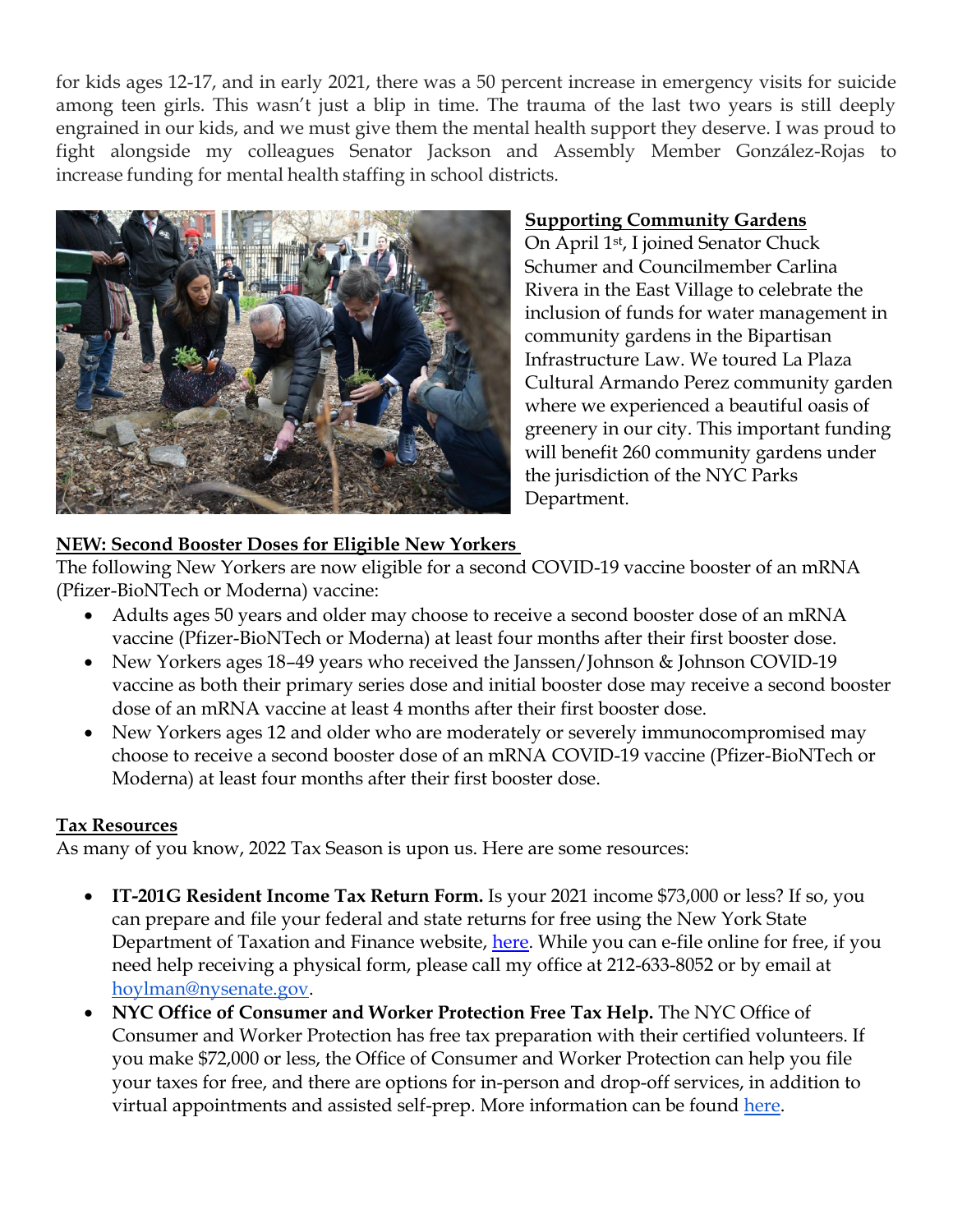• **1099-G Form for Unemployment Benefits.** My office has been receiving calls from constituents about getting access to their 1099-G forms to report their unemployment benefits in their taxes. Thankfully, there are two ways that the NYS Department of Labor has to get this form. On the Department of Labor's website the 1099-G form for calendar year 2021 will be available in your online account at [labor.ny.gov/signin](https://applications.labor.ny.gov/IndividualReg/) to download and print. You may also call them at : **1-888-209-8124** if you do not have an online account with NYSDOL. This automated phone line allows you to request your 1099-G via U.S. Mail to the address that the DOL has on file for you.

## **Center for Urban Community Services Resources**

I am partnering with the Center for Urban Community Services to promote new resources they provide for anyone who may need them, including help with unemployment insurance, financial coaching, legal support services such as eviction protection assistance, and employment issues. Resources are free and open to any member of the public. If you or anyone else is interested, please call CUCS at 1-855-932-2827 or visit their website at www.cucs.org/connects. Please reach out to my office at hoylman@nysenate.gov if you have any issues.

#### **State Emergency Rental Assistance Program (ERAP)**

As of January 11th, 2022, the State Emergency Rental Assistance Program (ERAP) is accepting applications. ERAP funds can be used to help with rental arrears, utility arrears, and limited future rent payments. This is a federally funded program and as of January 2022, funds have been exhausted and relief is not guaranteed, but the state has requested more aid from the federal government. Meanwhile, applying for ERAP will provide tenants with specific protections as a final determination on their application is pending. More information, including information on eligibility and a link to apply, can be found here.

#### **Recent Con-Edison Rate Increase**

Some of you may have heard about large increases in Con Edison bills, primarily due to the significant increase in the price of electricity produced by natural gas. Con Edison also implemented a scheduled rate increase previously approved by the Public Service Commission in 2019. On February 11, the Department of Public Service sent a letter to Con Edison seeking that the utility provide more transparency to customers in the next billing cycle, reassess power supply billing practices to reduce the risk of price volatility, and improve customer communication regarding commodity pricing, particularly in advance of expected bill increases. The Department determined that the combination of higher market prices for natural gas and electricity, coupled with higher energy use due to cold weather, resulted in significantly higher bills for consumers. I am continuing to monitor this situation and will take legislative action as appropriate.

## **Order Free At-Home Test Online**

The Biden Administration has announced that all Americans are now able to order four at-home tests at **no cost**. With the Omicron variant still being the dominant case of COVID-19, we must continue to stay vigilant. You can order for free here. If you have any questions, please feel free to reach out to my office at 212-633-8052 or [hoylman@nysenate.gov.](mailto:hoylman@nysenate.gov)

#### **Home Energy Assistance Program**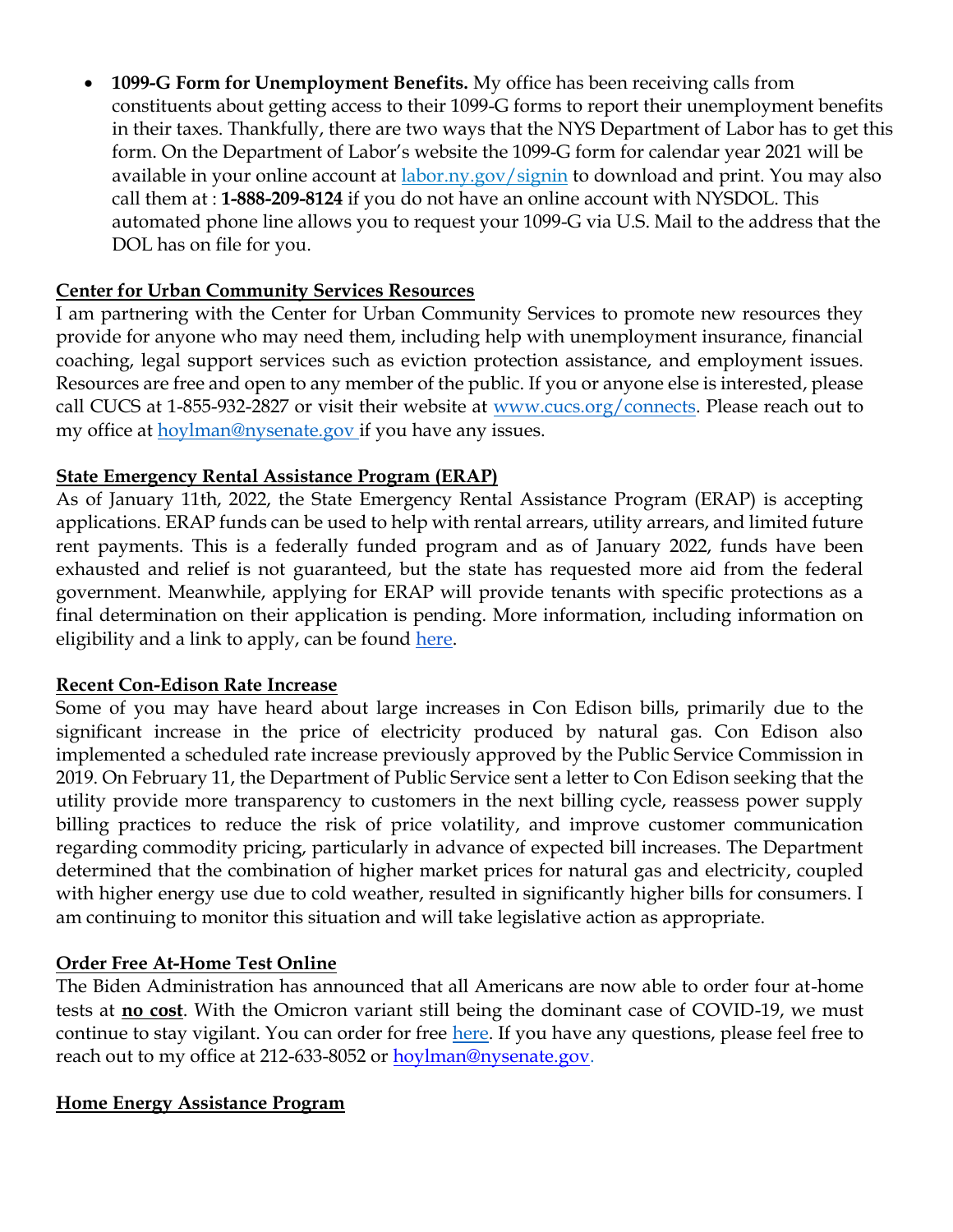The Home Energy Assistance Program (HEAP) is a federally funded program designed to help low-income homeowners and renters pay for utility and heating bills. Regular HEAP opened October 1st, 2021 while Emergency HEAP opened January 3rd, 2022. The program is set to run through March 15th, 2022. For more information on eligibility and the application process, please visit https://otda.ny.gov/programs/heap/.

## **Pandemic Electronic Benefit Transfer (P-EBT)**

The Pandemic Electronic Benefit Transfer (P-EBT) Food Benefits is a temporary federal food program to help families make up for school meals that were missed while students studied remotely. Families can expect \$820-1300 for the 2020-2021 school year, exact amounts will vary based on the number of days a student was learning remotely.

#### **Service: FREE Notary**

It's getting harder to find notaries in the city. In response, I'm happy to offer my notary services for free to the community. If you are in need of notary services, please call me to make an appointment and I will personally notarize your documents. Proof of vaccination is required. Call 212-633-8052 to schedule an appointment.

## **COVID-19 Vaccine Information**

Visit https://vaccinefinder.nyc.gov/locations and enter your zip code to view all vaccination sites. You can filter by vaccine type and walk-up availability. If you are doing a walk-up appointment be sure to check the hours of the site before you go!

There are mobile vans and pop-up sites providing vaccines throughout all 5 boroughs. Check this site to see the location and times for the coming week: https://www1.nyc.gov/site/coronavirus/vaccines/covid-19-vaccines.page#nycmobilevax

You can still schedule your appointment, including one just for a second dose. Visit https://vax4nyc.nyc.gov/patient/s/ or call 877-VAX-4NYC (877-829-4692).

## **Booster Shots**

Boosters are widely available across New York City. Head here to learn more about eligibility or to find a location for you to receive a booster: https://www1.nyc.gov/site/doh/covid/covid-19-vaccines.page

## *Who is eligible for a booster shot & which booster should you get?*

People who received both doses of the **Pfizer or Moderna** vaccine at least five months ago are eligible for a booster shot. To receive a booster shot, you must be one of the following:

- 12+ with two vaccinations from either Pfizer or Moderna.
	- o Those 12-17 are only approved for the Pfizer vaccine and booster at this time.
	- o Those 18+ are approved for a booster from any brand, although it is recommended that they get a booster shot from the same brand.
- Everyone 18+ who received **Johnson & Johnson** at least two months ago should get a booster. While Johnson & Johnson recipients can get any of the three brands, the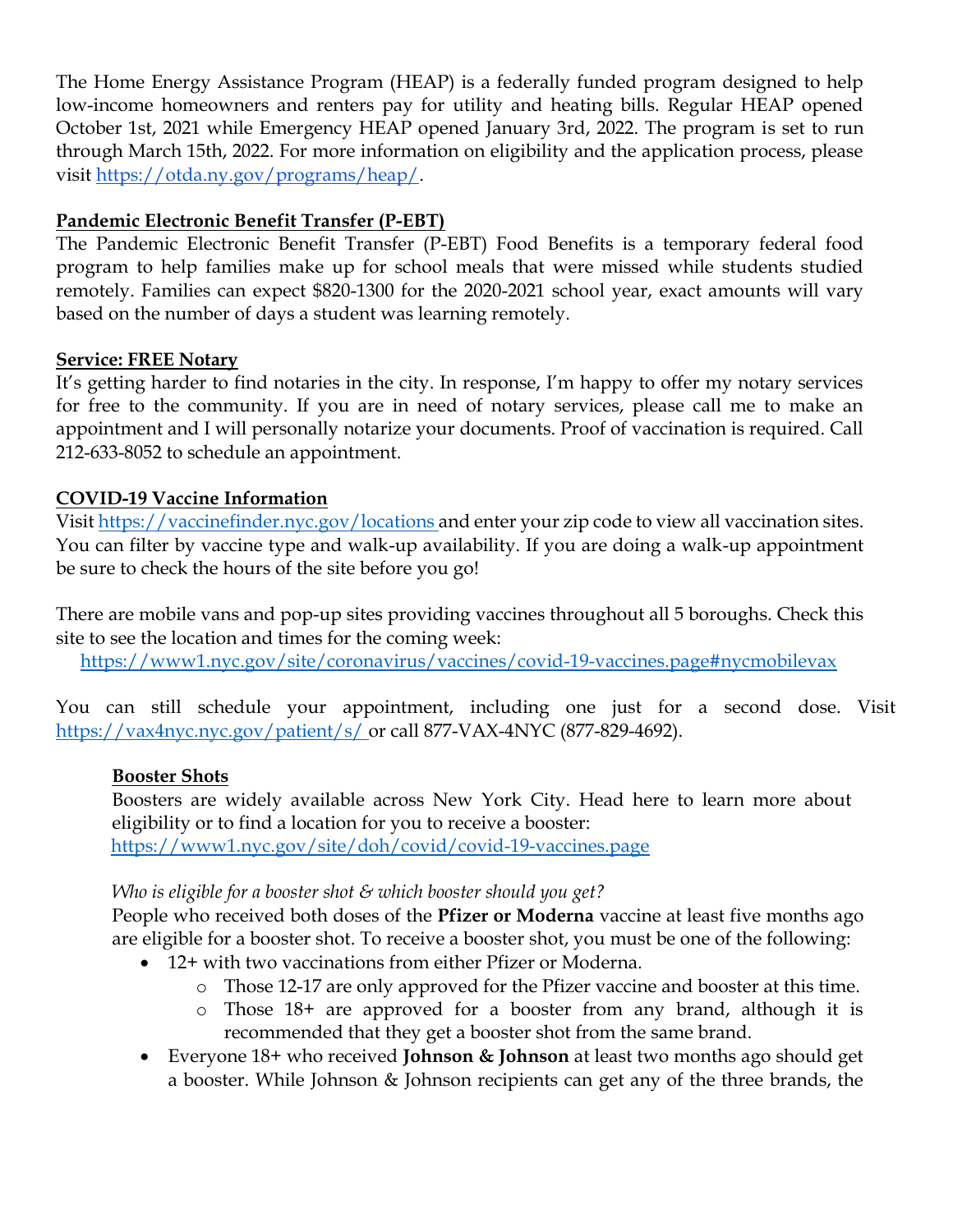CDC recommends getting an mRNA booster (Pfizer) as they are more effective. If you're not sure which booster to get, speak with your doctor.

*Reminders:*

- At the vaccination site, you will receive a card with your name, date of birth, the vaccine you received, and the place and date you received it. Keep it in a safe place and make a photocopy or take a picture just in case you lose it. If you got the Pfizer or Moderna vaccine, bring the card with you when you go for your second shot. If you are fully vaccinated but lost your COVID-19 Vaccination Record Card or need verification of your vaccine status, you can request a copy of your COVID-19 vaccination record online. Vaccines are available at no cost to you and regardless of immigration status.
- The Excelsior Pass is a voluntary way to provide digital proof of vaccination on your smartphone. Businesses and entertainment venues can scan and validate the pass to ensure you meet any COVID-19 vaccination or testing requirements for entry. When using the pass, you'll be asked to show a photo ID that shows your name and birth date to verify identity. Visit https://portal.311.nyc.gov/article/?kanumber=KA-03386 for more information about how to use the application.

## **COVID-19 Testing**

NYC Health + Hospitals offers free, walk-in testing throughout the five boroughs. Visit https://www.nychealthandhospitals.org/covid-19-testing-sites/ to view a schedule of locations and hours.

The Federal Government is now shipping rapid antigen tests to those who request them. To request four free at home tests, please visit https://www.covidtests.gov/. Please note that each address is limited to *one* four-test order. Tests began shipping via the US Postal Service in late January.

An appointment for at-home testing for those 65+ and immunocompromised individuals can be requested by calling (929) 298-9400 between 9:00 AM and 7:00 PM any day of the week.

## **Assistance for New Yorkers Who Test Positive for COVID**

The Test & Trace Corps will make sure that anyone who tests positive for COVID-19 and their close contacts will have the resources needed to safely separate in a hotel free of charge or at home to help prevent the spread of the virus. To request a hotel room or learn more about how to safely separate in a hotel or at home, call 1-212-COVID19 (212-268-4319). Speaking with the Test & Trace Corps will not change your ability to apply for permanent residency (or "green card").

NYC Health + Hospitals has two Community Health Centers in the Bronx and Queens dedicated to those recovering from COVID-19. Both centers provide short and long-term followup care for those recovering from COVID-19. For appointments, call 1 (844) NYC-4-NYC or 1- 844-692- 4692. 24-hour access to a health care provider is available.

## **Small Business Services Employment Assistance**